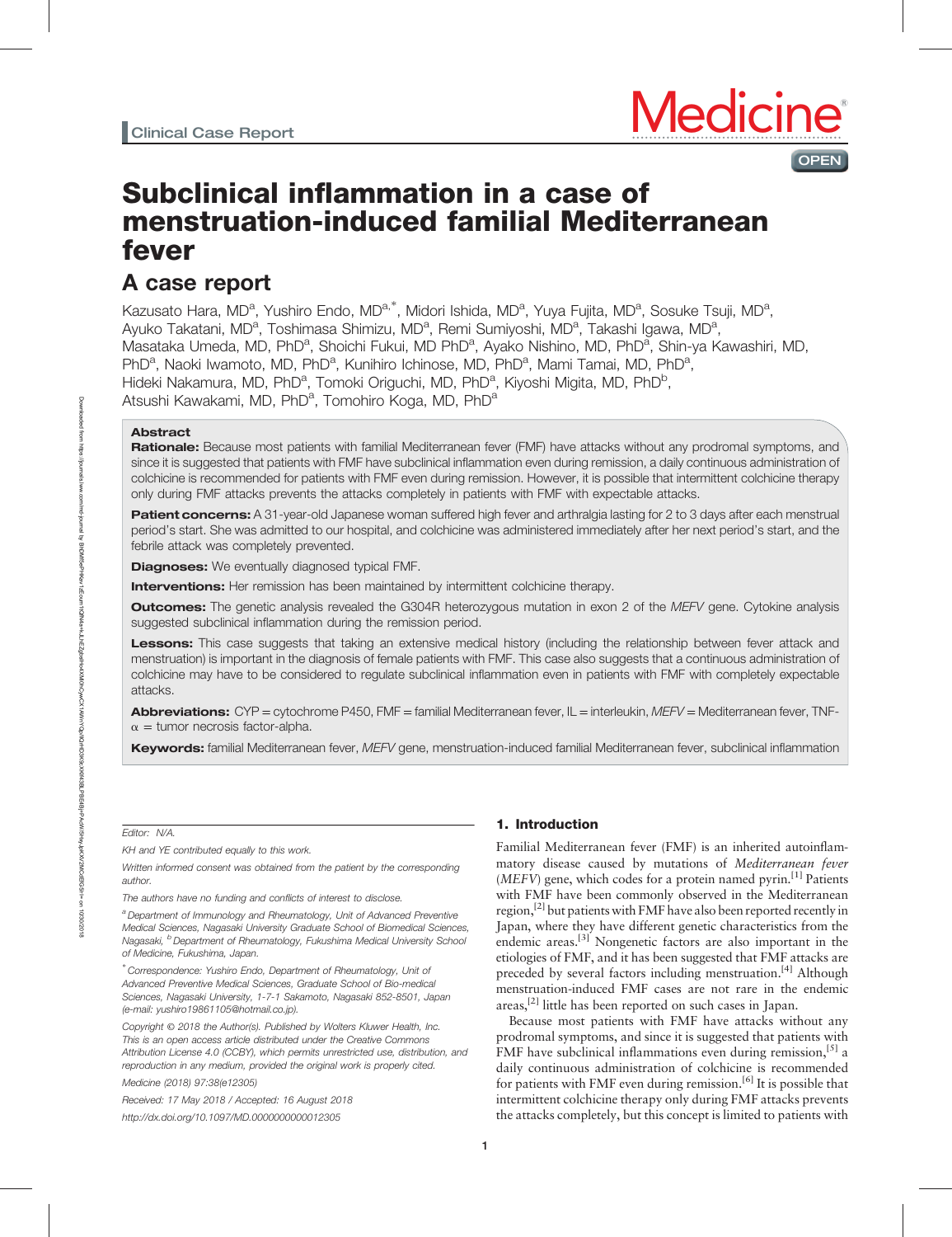FMF with completely expectable attacks.<sup>[7,8]</sup> There is no consensus on intermittent colchicine therapy in any FMF cases.

We herein report the case of a woman with menstruationinduced FMF who was revealed to have a heterozygous mutation of exon 2 in MEFV gene, and whose FMF attacks were completely eliminated by intermittent colchicine therapy. The results of the cytokine analysis in her case suggested subclinical inflammations during the remission period.

#### 2. Case report

The healthy 31-year-old Japanese woman had suffered from fever (≥38°C) that had lasted for 2 to 3 days along with arthralgia since May 2017. These recurrent attacks completely coincided with the start of her menstrual periods. In September 2017, she presented with a high fever and arthralgia that had occurred at the initiation of her menstruation. The fever attack disappeared once approximately 48 hours after the onset of fever, but the next day she presented a high fever again and was admitted to our department for the evaluation of fever of unknown origin.

On admission, her body temperature was 36.8°C, her blood pressure was 97/68 mm Hg, the heart rate was 97 beats/min, and the pulse oximetric saturation  $(SpO<sub>2</sub>)$  was 98% (room air). On physical examination, she had mild arthralgia without heat and swelling at the joints of both shoulders, elbows, and knees. She had no symptoms suggesting peritonitis or pleuritis, or erysipelaslike skin lesions.

Laboratory investigations showed the following results: white blood cell count  $3600/\mu$ L (neutrophils 72.8%, lymphocytes 18.9%), hemoglobin (Hb) 12.0 g/dL, platelets  $18.6 \times 10^4$ / $\mu$ L, Creactive protein (CRP) 9.53mg/dL, ferritin 51 ng/mL (normal range 6.0–138 ng/mL), and serum amyloid A (SAA) 884.5  $\mu$ g/ mL. The serum complement level was normal. No abnormalities were revealed by a urinalysis, and no liver or renal dysfunction was detected.

The following immunologic and serologic results were all negative: rheumatoid factor, antinuclear antibody, proteinase-3 antineutrophil cytoplasmic autoantibodies (PR3-ANCAs), and myeloperoxidase antineutrophil cytoplasmic autoantibodies (MPO-ANCAs). The results of assays of b-D-glucan, T-SPOT. TB, and human parvovirus B19 were all negative. The results of assays of both cytomegalovirus and Epstein–Barr virus showed a pattern of her past infection.

A thoracico-abdominal enhanced computed tomography examination and gallium-67  $(^{67}G)$  scintigraphy revealed no

abnormalities. She did not present a high fever after her admission to our department. Her arthralgia also disappeared spontaneously on the 1st hospital day, and the CRP level had decreased rapidly to the normal range. We suspected FMF based on the recurrent and self-limiting fever attacks, and we administered 1.0mg/d of colchicine for 5 days immediately after the start of her next menstrual period. After this treatment, no further febrile attacks were observed. We finally diagnosed typical FMF on the basis of the Tel Hashomer criteria.<sup>[9]</sup> A subsequent genetic analysis of exons 1, 2, 3, and 10 of the MEFV gene revealed the G304R heterozygous mutation in exon 2 of the MEFV gene.

We excluded other autoinflammatory diseases such as hyperimmunoglobulinemia D with periodic fever syndrome, cryopyrin-associated periodic syndrome, and tumor necrosis factor receptor-associated periodic syndrome based on the patient's medical history, physical findings, and laboratory findings. Her remission has been maintained by intermittent colchicine therapy (1.0mg/d of colchicine for 5 days at the start of each menstrual period) for over 6 months as of this writing (Fig. 1).

We investigated the presence of subclinical inflammation in our patient's case by analyzing her serum cytokines at the attack and remission before the initiation of colchicine. Her levels of IL-1b,  $-4$ ,  $-6$ , and  $-17$  and TNF- $\alpha$  were higher than normal not only at the attack but also at the remission (Table 1). Although we recommended a daily continuous administration of colchicine to her to regulate subclinical inflammation, she refused to accept it because intermittent colchicine had improved her symptoms.

#### 3. Discussion

We encountered a rare case of FMF, the symptoms of which appeared at the start of the patient's menstrual periods, treated successfully treated with an intermittent use of colchicine. FMF is an autoinflammatory disease characterized by recurrent attacks of fever with serositis, synovitis, and erysipelas-like skin lesions.[10] FMF is the most prevalent in the Mediterranean and Middle Eastern regions, especially among Turks, Arabs, Armenians, and non-Ashkenazi Jews.[2] However, an increasing number of FMF cases has been reported in countries outside of these regions, including Japan.<sup>[11]</sup> The genetic characteristics of Japanese patients with FMF include a lower percentage of MEFV exon 10 mutations with high penetrance and a higher percentage of MEFV exon 2 mutations with low penetrance compared to Western countries.<sup>[11]</sup> Most of the previously reported menstru-



Figure 1. The clinical course of the patient, a 31-year-old Japanese woman. Black rectangles show intermittent colchicine therapy (1.0mg/d of colchicine for 5 days at the start of each menstrual period). Black arrows show her menstrual period's start. Inverted triangles show her symptoms such as fever attacks and arthralgia.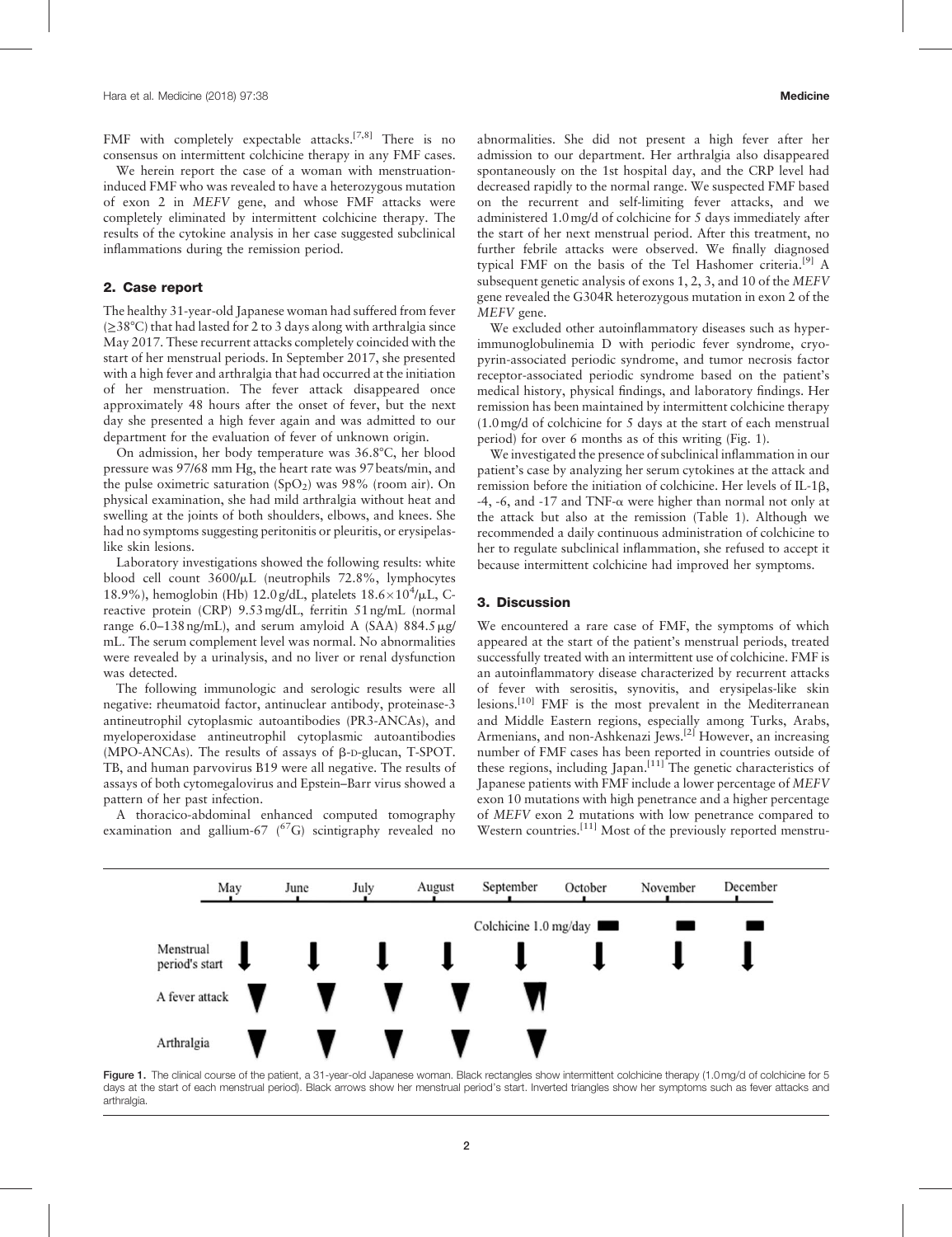Table 1

| Companson or cytoxines in neariny controls, patients with Fivir, and preset case during the attack and remission periods. |                   |                     |                        |                   |                      |  |  |  |  |  |
|---------------------------------------------------------------------------------------------------------------------------|-------------------|---------------------|------------------------|-------------------|----------------------|--|--|--|--|--|
| Cytokine                                                                                                                  |                   | <b>Present case</b> |                        |                   |                      |  |  |  |  |  |
|                                                                                                                           | Healthy $(n=40)$  | FMF attack $(n=28)$ | FMF remission $(n=54)$ | <b>FMF</b> attack | <b>FMF</b> remission |  |  |  |  |  |
| $IL-1\beta$ , pg/mL                                                                                                       | $0.9(0.3-1.5)$    | $0.92(0.1 - 3.1)$   | $0.4(0.1 - 3.4)$       | 36.1              | 25.7                 |  |  |  |  |  |
| $IL-4$ , pg/mL                                                                                                            | $1.0(0.11 - 4.2)$ | $6.6(0.9-27.1)$     | $6.9(0.1 - 13.4)$      | 61.6              | 54.9                 |  |  |  |  |  |
| $IL-6$ , pg/mL                                                                                                            | $0.6(0.1-1.9)$    | $22.5(5.1 - 47.9)$  | $2.5(0.1 - 6.8)$       | 106.1             | 62.9                 |  |  |  |  |  |
| $IL-7$ , pg/mL                                                                                                            | $6.0(2.4-9.6)$    | $11.3(7.8-18.1)$    | $9.2(1.7-15.8)$        | 4.5               | 10.1                 |  |  |  |  |  |
| $IL-17$ , pg/mL                                                                                                           | $4.7(2.5 - 7.8)$  | $17.4(3.2 - 34.4)$  | $7.0(3.5-16.5)$        | 52.1              | 33.8                 |  |  |  |  |  |
| $IL-18$ , pg/mL                                                                                                           | 59.6 (44.8-93.2)  | 345.5 (53-864.2)    | 190.1 (69.6-845.0)     | 59.1              | 67.7                 |  |  |  |  |  |
| TNF- $\alpha$ , pg/mL                                                                                                     | $7.2(5.3 - 8.9)$  | $8.6(5.7-14.0)$     | $7.9(5.4 - 15.8)$      | 21.8              | 16.2                 |  |  |  |  |  |

| Comparison of cytokines in healthy controls, patients with FMF, and preset case during the attack and remission periods. |  |  |  |  |  |  |
|--------------------------------------------------------------------------------------------------------------------------|--|--|--|--|--|--|
|                                                                                                                          |  |  |  |  |  |  |

IL=interleukin, TNF=tumor necrosis factor. <sup>∗</sup>

Values are the median (interquartile range).

ation-induced patients with FMF had mutations in MEFV exon  $10,$ <sup>[2,7,12,13]</sup> but there has been no case report of a menstruationinduced patient with FMF with a mutation in only MEFV exon 2, to our knowledge. Although the precise mechanisms by which the exon 2 mutation affects the development of menstruationinduced FMF have not yet been elucidated, we speculate that our patient's case reflects the genetic characteristics of Japanese FMF.

The etiologies of FMF have not been completely elucidated. It was suggested that genetic factors other than the MEFV gene may be involved in FMF.<sup>[14]</sup> A twin study of FMF showed variability in symptoms and severity within pairs of monozygotic twins, suggesting the importance of nongenetic factors in the clinical characteristics of FMF.<sup>[15]</sup> FMF attacks might be preceded by several factors (eg, emotional or physical stress, exposure to cold, a high-fat meal, and menstruation).<sup>[4]</sup> In a survey of  $72$  FMF female patients in an endemic area, 38 (53%) answered that their FMF attacks frequently coincided with their menstrual cycles.<sup>[16]</sup> A study from Israel also revealed that 10 (7%) of 141 female patient with FMF had menstruation-induced FMF attacks. However, most of those patients were diagnosed with FMF before 10 years of age, and none had characteristics of menstruation-induced FMF attacks at the disease onset.<sup>[2]</sup>

Although menstruation-induced FMF is very rare in Japan compared to the endemic areas, Japanese menstruation-induced patients with FMF might be more likely to present menstruationinduced FMF attacks at disease onset. Both our patient and a previously reported patient with menstruation-induced FMF in Japan[12] had adult-onset FMF, and they presented FMF attacks that were closely related to their menstruation cycles at the disease onset. Thus, it is very important for physicians to take careful medical histories that include an examination of the relationship between fever attacks and menstruation when female patients are suspected of having FMF.

It is suggested that sex hormones play important roles in the processes of inflammation and that hormonal alterations may result in the FMF attacks during menstruation. This hypothesis is supported by the findings that estrogen can inhibit interleukin  $(III)$ -1 $\beta$ -induced IL-6 production<sup>[17]</sup> and that the inhibition of IL-6 indirectly prevents  $FMF$  attacks.<sup>[18]</sup> Estrogen has also been reported to mimic colchicine's effects on tubulin assembly and adhesion molecule expression.<sup>[19,20]</sup> It is thus presumed that the lower level of estrogen during menstruation causes menstruationinduced FMF attacks.[2] The following clinical observations also support our hypothesis: first, oral contraceptive drugs are effective for the prevention of menstruation-induced FMF attacks in some cases<sup>[2,21]</sup>; and second, many menstruation-induced patients with FMF have no FMF attacks during pregnancy, which involves a high level of estrogen.[2,22]

Treatment strategies for patients with FMF with completely expectable attacks such as those observed in menstruationinduced FMF have not been established. The erythrocyte sedimentation rate and the levels of CRP, fibrinogen, and leukocytes are useful biomarkers for predicting the acute-phase response during FMF attacks.[23] These markers usually increase during the attacks and return to the normal range during remission.<sup>[24]</sup> However, it was suggested that patients with FMF have subclinical inflammations even during remissions.<sup>[5]</sup> and such sustainable inflammations may be accompanied by the risk of complications such as anemia, splenomegaly, lowered bone mineral density, heart disease, and amyloidosis, which is a fatal complication.<sup>[24]</sup> For the purpose of preventing subclinical inflammation in patients with FMF, a daily continuous administration of colchicine is recommended even during remissions, and it is necessary to consider increasing the dose of colchicine at times of emotional and physical stress, as these can be triggers of FMF attacks.<sup>[6]</sup>

Physicians treating menstruation-induced patients with FMF were also advised to increase the patients' dose of colchicine during menstruation in addition to the daily continuous administration of colchicine.<sup>[2]</sup> It is also possible that intermittent colchicine therapy only during menstruation-induced FMF attacks prevents the attacks completely. A pair of reports noted that menstruation-induced patients with FMF were treated successfully with such intermittent colchicine therapy.<sup>[7,8]</sup> Colchicine is a substrate of cytochrome P450 (CYP) 3A4 isoenzyme and P-glycoprotein-1 efflux transporter.<sup>[25]</sup> Colchicine is an effective and safe drug for most patients with FMF, but it sometimes causes side effects (eg, convulsions, abdominal pain, hyperperistalsis, diarrhea, and vomiting).<sup>[26]</sup> Importantly, an increase in the blood concentration of colchicine due to a concomitant medication causes severe pancytopenia and multiple organ failure, which can be fatal.<sup>[27,28]</sup> Considering these side effects and the medication adherence, for patients with FMF with completely expectable attacks, it may be appropriate to introduce the use of intermittent colchicine therapy only at time points just before the attacks.

To the best of our knowledge, there have been no reports describing the presence of subclinical inflammation or the development of future complications in patients with FMF with completely expectable attacks such as our patient. The levels of serum IL-6 and tumor necrosis factor-alpha (TNF- $\alpha$ ) were significantly higher in patients with FMF than in healthy controls during the attacks, $^{[29]}$  as were the serum levels of IL-4, -7, -17, and  $-18$ .<sup>[1]</sup> In other studies, the serum levels of IL-1 $\beta$ , -7, -17, and -18 were significantly higher in patients with FMF than in healthy controls even during the patients' remissions, suggesting a